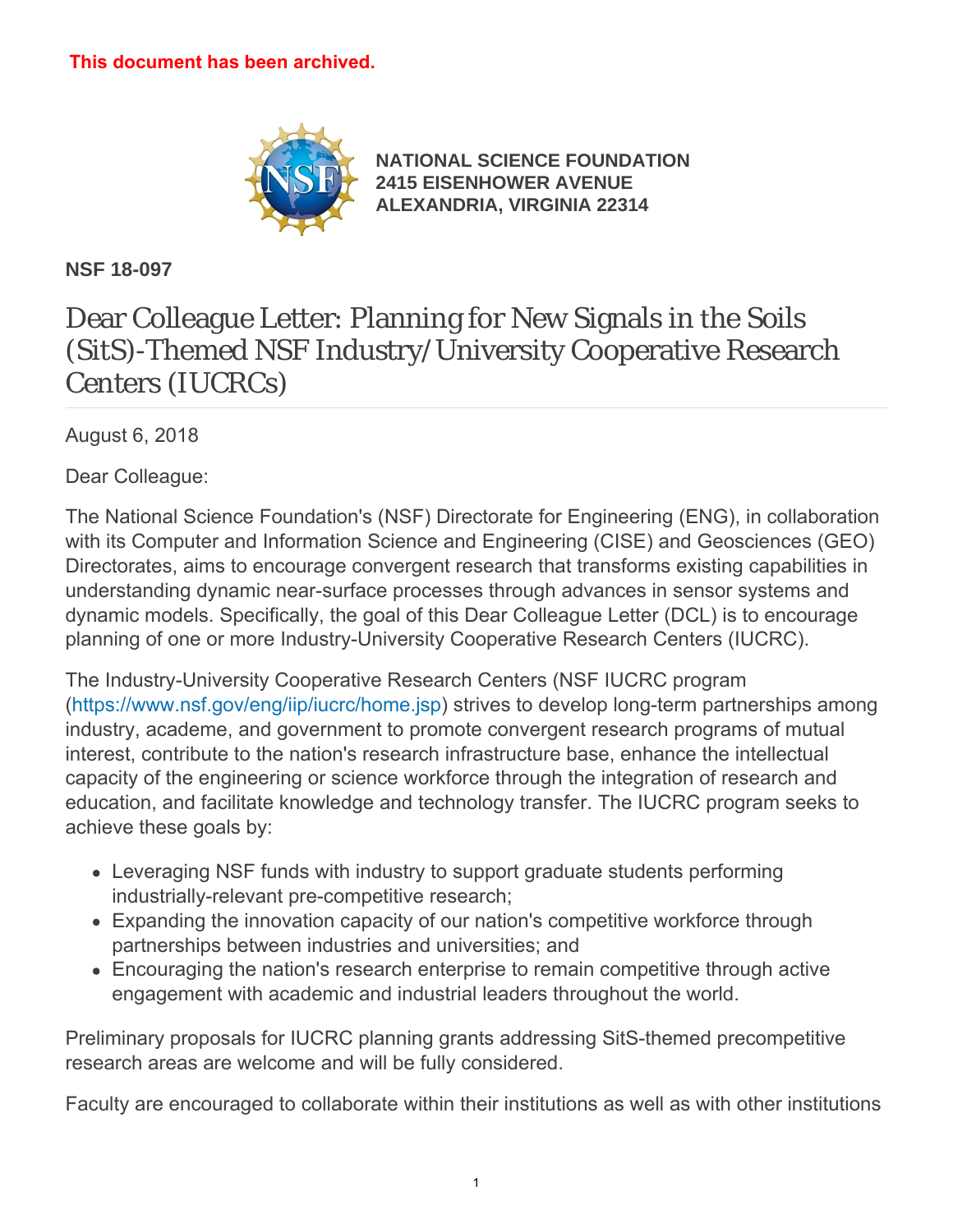to bring together a multi-institution partnership towards planning a prospective center per the requirements of the IUCRC program. If the institutions planning the IUCRC can obtain letters of strong support from industry, each university may submit a planning grant proposal to NSF following the guidance in the IUCRC program solicitation

([https://www.nsf.gov/publications/pub\\_summ.jsp?ods\\_key=nsf17516](https://www.nsf.gov/publications/pub_summ.jsp?ods_key=nsf17516)). Preliminary Proposals are required as a pre-requisite to a full Planning Grant Proposal submission. Please refer to the [IUCRC solicitation](https://www.nsf.gov/publications/pub_summ.jsp?ods_key=nsf17516) for details and applicable submission dates. SitS topic questions about this DCL should be directed to: [SitSquestions@nsf.gov](mailto:SitSquestions@nsf.gov).

## **NATIONAL NEED**

Soils are the foundation of terrestrial ecosystems that support economic prosperity and provide services that are essential for humanity. Soils are complex living ecosystems containing billions of organisms that mediate a myriad of biological, chemical, and physical processes, interacting to cycle carbon and nutrients essential for plant growth, food, and fiber production, and to remove contaminants from water.

Soil is also the foundational material for all structures not supported on rock, and is by orders of magnitude the most widely-used construction material in the world. Soil ecosystems supply most of the antibiotics used to fight human diseases, control the movement of water and chemical substances between the Earth and atmosphere, and act as source and storage media for gases important to life, such as oxygen, carbon dioxide, and methane. Thus, as the Earth's population grows to nearly 10 billion by 2050, an improved understanding of soil ecosystems that have a critical role in feeding the world is necessary.

This DCL encourages the submission of planning grant proposals, through the submission process described in the [IUCRC solicitation](https://www.nsf.gov/publications/pub_summ.jsp?ods_key=nsf17516), for an eventual SitS-themed IUCRC. The planning grant theme should integrate fundamental science and engineering knowledge in different disciplines with the aim of developing a next generation of sensor systems capable of in situ measurement of dynamic soil biological, physical, and chemical variables over time and space in managed and unmanaged soils. These sensor systems will also require associated advances in ground penetration, data transmission, data analytics, dynamic models, and visualization tools. If successful, these research concepts will enable scientists and engineers to advance basic understanding of dynamic processes in soils and provide the underlying science and engineering to enable others to develop new ways of studying soil properties and managing soils and natural resources. Advances in measurement systems, understanding, and models will provide new capabilities that will enable practitioners to use new sensors, models, and time series data to achieve a better understanding of soil processes and higher efficiencies of resource use; this improved understanding will in turn help meet societal goals such as less contamination of soil and water supplies and greater food security, as well as address the "National Academy of Engineering Grand Challenge" of managing the Nitrogen cycle.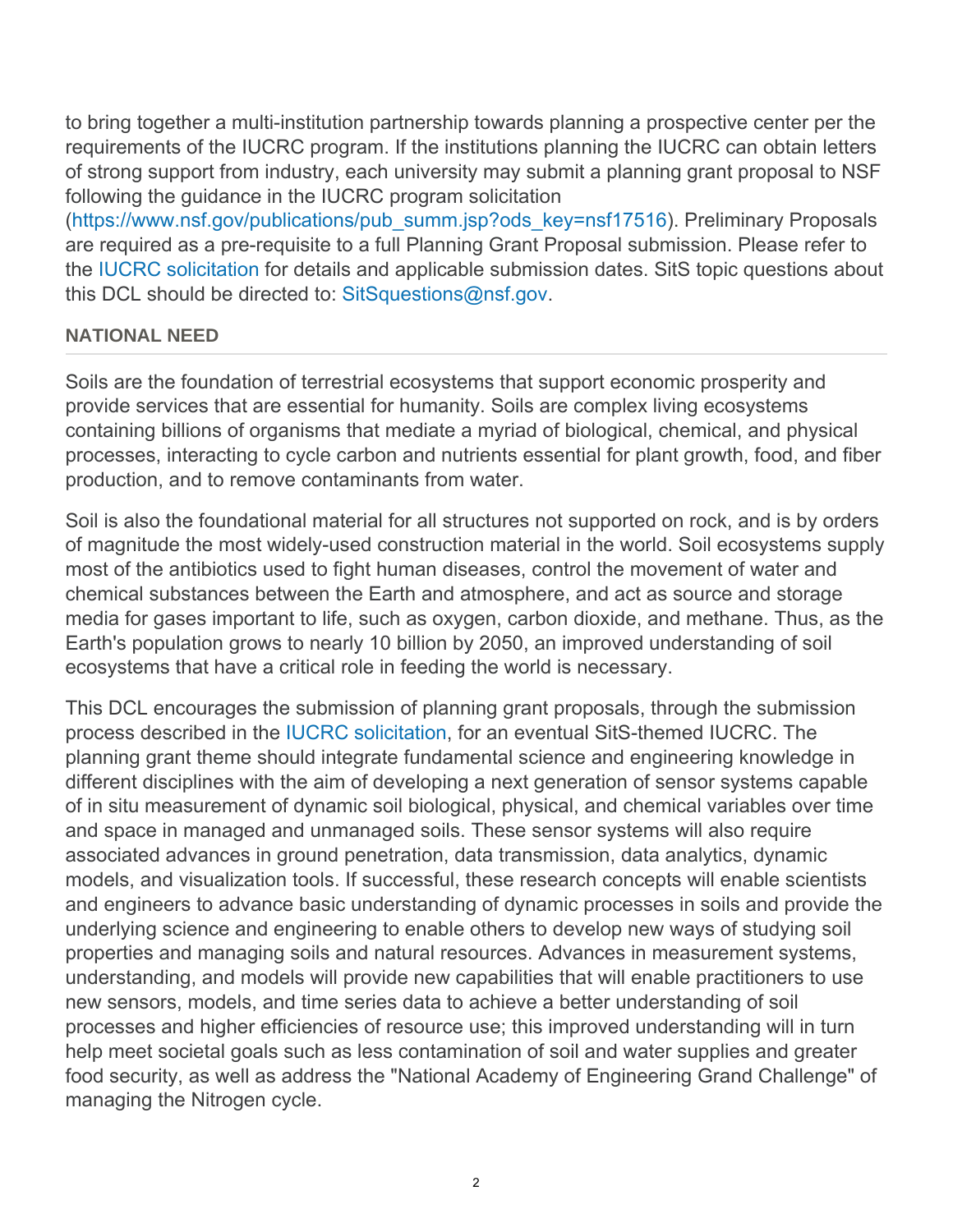## **SITS-THEMED IUCRC PLANNING GRANT SUBMISSION**

For information on the appropriate SitS themes, please see the earlier NSF DCL on Signals in the Soil ([https://www.nsf.gov/publications/pub\\_summ.jsp?ods\\_key=nsf18047](https://www.nsf.gov/publications/pub_summ.jsp?ods_key=nsf18047)). For submitting a SitS-Themed IUCRC planning grant preliminary proposal, please review the current IUCRC program solicitation ([https://www.nsf.gov/publications/pub\\_summ.jsp?](https://www.nsf.gov/publications/pub_summ.jsp?ods_key=nsf17516) ods key=nsf17516). That document describes the NSF requirements for these preliminary proposals and subsequent planning grants, as well as the selection process and steps following a successful planning grant award to submit a full IUCRC proposal.

For preliminary proposal planning grant submissions responding to this Dear Colleague Letter, the following additional instructions apply:

Submitters are strongly encouraged to contact IUCRC Program Officers Prakash Balan [\(pbalan@nsf.gov](mailto:pbalan@nsf.gov)) or Andre Marshall [\(awmarsha@nsf.gov](mailto:awmarsha@nsf.gov)) and relevant SitS Program Officers at [SitSquestions@nsf.gov](mailto:SitSquestions@nsf.gov) for guidance and topic approval prior to submitting a preliminary proposal for an IUCRC planning grant. After the submission of an IUCRC planning grant preliminary proposal, submitters will receive feedback from program staff indicating "encourage" or "discourage."

An "encourage" finding generally indicates that the preliminary proposal appears to be responsive to the IUCRC program guidelines and is a candidate for further development relative to the IUCRC program solicitation. A "discourage" finding generally indicates that the preliminary proposal is not responsive to the IUCRC program, has serious conceptual flaws, and/or requires revision prior to consideration for development as an IUCRC planning grant full proposal submission. The feedback provided pursuant to the preliminary proposal is advisory only; submitters of both "encourage" and "discourage" preliminary proposals are eligible to submit full IUCRC Planning Grant Proposals.

## **FURTHER PLANNING GRANT SUBMISSION INSTRUCTIONS**

- 1. SitS planning grant preliminary proposals considered under this DCL must be received by the IUCRC solicitation deadlines of October 17, 2018, for the first round of consideration, or by April 17, 2019, for the second round of consideration. Proposals need to be submitted per the guidance in the IUCRC program solicitation [NSF 17-516](https://www.nsf.gov/publications/pub_summ.jsp?ods_key=nsf17516).
- 2. The title of the planning grant preliminary proposal submission must start with "SitS:" to allow IUCRC Program Officers a way to identify submission aligned with this DCL. Questions concerning this opportunity may be emailed to [SitSquestions@nsf.gov](mailto:SitSquestions@nsf.gov).

Sincerely,

Dawn Tilbury, Ph.D.